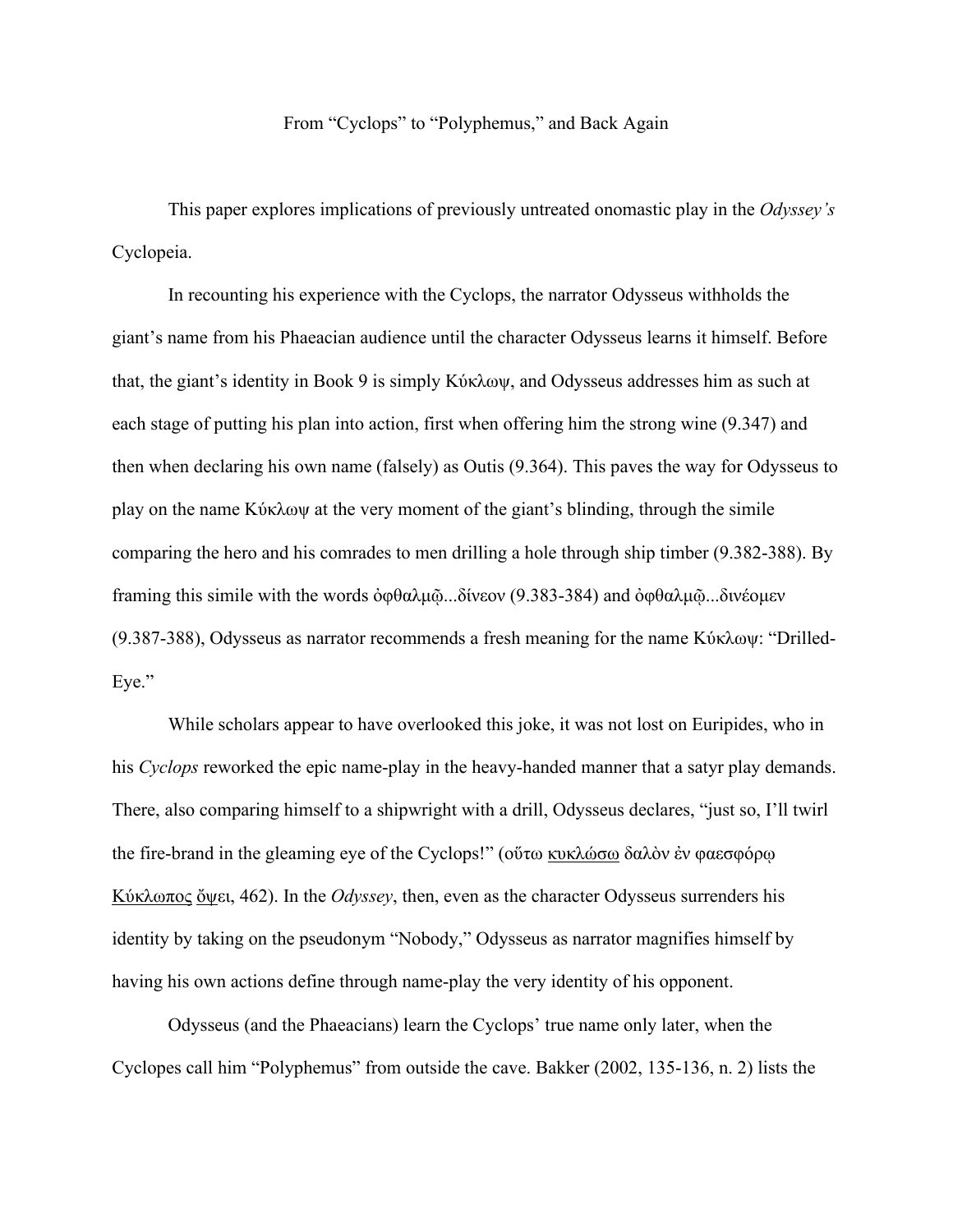various interpretations by modern scholars of this name's meaning, but none seem to have considered it sufficiently in terms of its most immediate verbal context, which implies two possibilities. The Cyclopes question to the giant, "τίπτε τόσον, Πολύφημ᾽, ἀρημένος ὧδ᾽ ἐβόησας" (9.403), perhaps recommends the sense "Much-Uttering," a mocking reference to the giant's great cries on being blinded, and the potential name-play observed by Louden (1995, 41- 42) three lines later (προσέφη κρατερὸς Πολύφημος, 9.406) might support this reading.

Another meaning, however, "Much Spoken Of," i.e., "Famous," has been most consistently applied to the Cyclops, whose "fame" is generally understood to derive from the Cyclopeia itself (Bakker 2002, 135). As Bakker (2002 144, and n. 20) notes, however, Odysseus' account places the two names Polyphemus and Outis (an ὄνομα κλυτόν, "name of renown," 9.364) in proximity with one another here at the very moment Odysseus' "Nobody" trick succeeds (9.407-408): τοὺς δ᾽ αὖτ᾽ ἐξ ἄντρου προσέφη κρατερὸς Πολύφημος: / "ὦ φίλοι, Οὖτίς με κτείνει δόλῳ οὐδὲ βίηφιν." In brief, the mighty "Famous" declares that a certain "Nobody" is killing him. Polyphemus' own true name thus participates in the dramatic irony of the episode.

Odysseus as narrator soon highlights this contrast again, this time by framing the Cyclops' speech to his ram with the same names. The repeated formula προσέφη κρατερὸς Πολύφημος (9.446) introduces the speech, which concludes with the words οὐτιδανὸς πόρεν Οὖτις (460). While surely intended by Polyphemus as an expression of power (Louden 1995, 43) the pun οὐτιδανὸς...Οὖτις effectively glosses the name Outis as "One of No Account," further highlighting the ironic contrast in meaning between the giant's real name and Odysseus' pseudonym as the Cyclops continues not to recognize the name Outis for the pseudonym it is.

After this point, Odysseus as narrator drops the name "Polyphemus" altogether. The character Odysseus, too, when he twice shouts to the giant from his parting ship, addresses